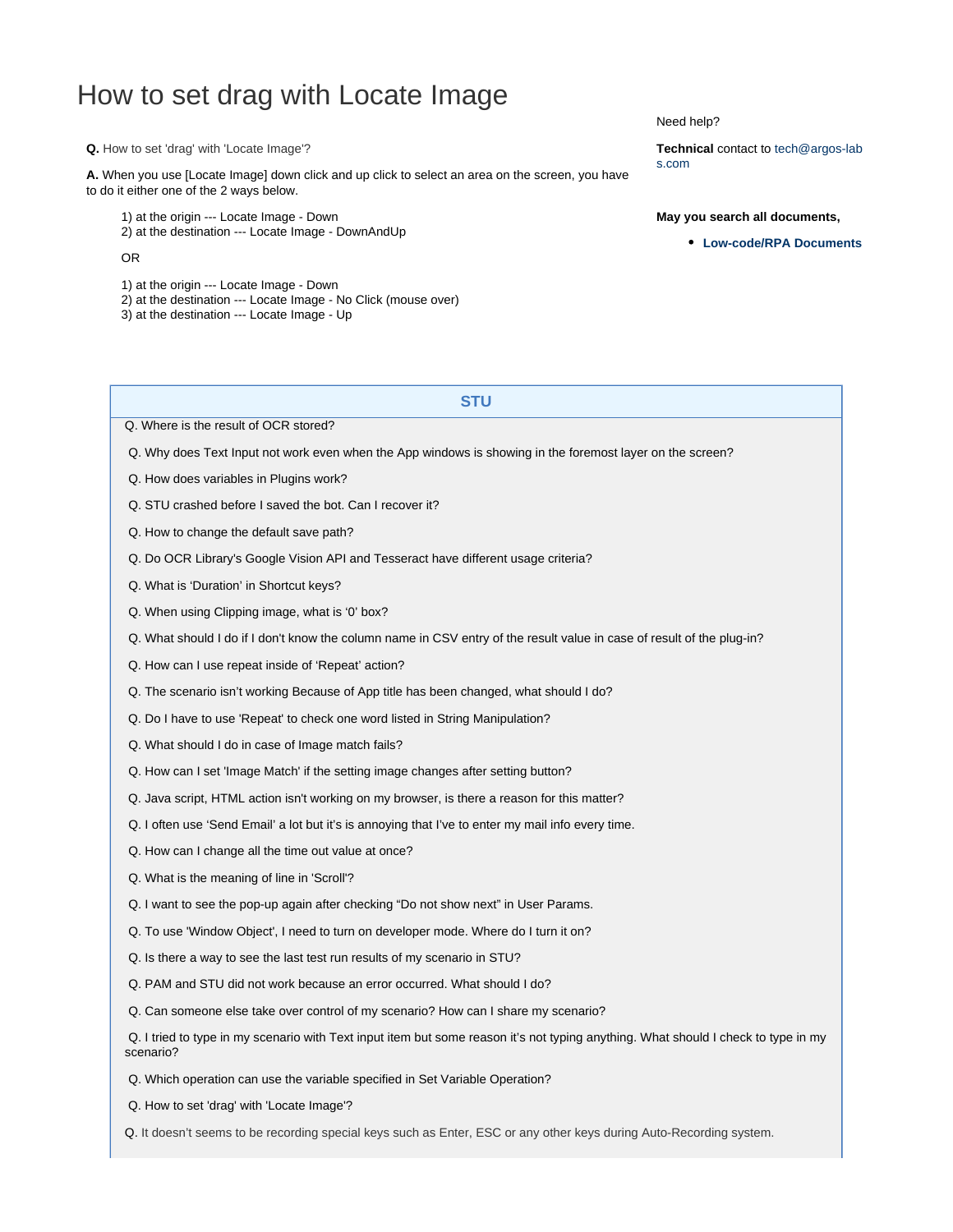[Q. How can I start chrome incognito window. How can I do it?](https://wiki.argos-labs.com/display/RPARELNOTE/How+can+I+start+chrome+incognito+window)

[Q. How can I close all the automatic popups of URL homepage? I want to close all the automatic popups of URL homepage](https://wiki.argos-labs.com/display/RPARELNOTE/How+can+I+close+all+the+automatic+popups+of+URL+homepage) [How can I do it?](https://wiki.argos-labs.com/display/RPARELNOTE/How+can+I+close+all+the+automatic+popups+of+URL+homepage)

[Q. Due to unexpected scenario failure, my browser remained open and process were on processing. Even though my next](https://wiki.argos-labs.com/display/RPARELNOTE/Due+to+unexpected+scenario+failure+my+browser+remained+open+and+process+were+on+processing) [scenario is schedule to run.](https://wiki.argos-labs.com/display/RPARELNOTE/Due+to+unexpected+scenario+failure+my+browser+remained+open+and+process+were+on+processing)

[Q. Due to Cache data, sometimes it causes the scenario failure. Can I delete the cache automatically before the scenario](https://wiki.argos-labs.com/display/RPARELNOTE/Due+to+cache+data+sometimes+it+causes+the+scenario+failure) [starts?](https://wiki.argos-labs.com/display/RPARELNOTE/Due+to+cache+data+sometimes+it+causes+the+scenario+failure) 

[Q. I'd like to check my data where data time is time I want.](https://wiki.argos-labs.com/display/RPARELNOTE/I+would+like+to+check+my+data+where+data+time+is+time+I+want)

[Q. I input wrong key in Shortcut Keys but I cannot delete it. How to modify it?](https://wiki.argos-labs.com/display/RPARELNOTE/I+input+wrong+key+in+Shortcut+Keys+but+I+cannot+delete+it)

[Q. I used my Google account in send E-mail operation but it doesn't seems to be working. Why?](https://wiki.argos-labs.com/pages/viewpage.action?pageId=3637556)

[Q. I realized my scenario was very similar with previous ones. So I'd like to reuse part of the scenario . How to bring the step?](https://wiki.argos-labs.com/display/RPARELNOTE/I+realized+my+scenario+was+very+similar+with+previous+ones)

[Q. What can you do when \[Run Program\] does not start an application even when it is given a full file path?](https://wiki.argos-labs.com/display/RPARELNOTE/What+can+you+do+when+Run+Program+does+not+start+an+application+even+when+it+is+given+a+full+file+path)

[Q. My SMTP settings in STU got deleted. Is there any way I can get it back?](https://wiki.argos-labs.com/display/RPARELNOTE/My+SMTP+settings+in+STU+got+deleted+Is+there+any+way+I+can+get+it+back)

[Q. How do you set up the IF - Then - Else logic with STU?](https://wiki.argos-labs.com/display/RPARELNOTE/How+do+you+set+up+the+IF+Then+Else+logic+with+STU)

[Q. I am losing double quotes when executing a bot. How do you handle double quotes in the Plugin parameter?](https://wiki.argos-labs.com/display/RPARELNOTE/I+am+losing+double+quotes+when+executing+a+bot.+How+do+you+handle+double+quotes+in+the+Plugin+parameter)

[Q. What do I do when suddenly the "Failed to install plugins" error message appears and all the plugins from STU stopped](https://wiki.argos-labs.com/display/RPARELNOTE/What+do+I+do+when+suddenly+the+Failed+to+install+plugins+error+message+appears+and+all+the+plugins+from+STU+stopped+working) [working?](https://wiki.argos-labs.com/display/RPARELNOTE/What+do+I+do+when+suddenly+the+Failed+to+install+plugins+error+message+appears+and+all+the+plugins+from+STU+stopped+working)

[Q. What should I do when STU plugins like Convert Charset and Excel Advance III give an error saying that Encoding format is](https://wiki.argos-labs.com/display/RPARELNOTE/What+should+I+do+when+STU+plugins+like+Convert+Charset+and+Excel+Advance+III+give+an+error+saying+that+Encoding+format+is+invalid) [invalid?](https://wiki.argos-labs.com/display/RPARELNOTE/What+should+I+do+when+STU+plugins+like+Convert+Charset+and+Excel+Advance+III+give+an+error+saying+that+Encoding+format+is+invalid)

[Q. What happens to the special variable {{rp.index}} when multiple Repeat loops are driven simultaneously by Steps and](https://wiki.argos-labs.com/display/RPARELNOTE/What+happens+to+the+special+variable+rpindex+when+multiple+Repeat+loops+are+driven+simultaneously+by+Steps+and+Functions) [Functions?](https://wiki.argos-labs.com/display/RPARELNOTE/What+happens+to+the+special+variable+rpindex+when+multiple+Repeat+loops+are+driven+simultaneously+by+Steps+and+Functions)

[Q. What can I do when passing a special character string as value \(property value\) and it is causing a problem?](https://wiki.argos-labs.com/display/RPARELNOTE/What+can+I+do+when+passing+a+special+character+string+as+value+property+value+and+it+is+causing+a+problem)

[Q. What is the best way to repeat inside of 'Repeat' operation?](https://wiki.argos-labs.com/display/RPARELNOTE/What+is+the+best+way+to+repeat+inside+of+Repeat+operation)

[Q. When you run a loop of operations with Repeat what are the "counters" you can use to manage the loop?](https://wiki.argos-labs.com/display/RPARELNOTE/When+you+run+a+loop+of+operations+with+Repeat+what+are+the+counters+you+can+use+to+manage+the+loop)

[Q. Result Handler value changes after copy and move --- why?](https://wiki.argos-labs.com/display/RPARELNOTE/Result+Handler+value+changes+after+copy+and+move+why)

Q. [How do you execute multiple scenarios sequentially?](https://wiki.argos-labs.com/display/RPARELNOTE/How+do+you+execute+multiple+scenarios+sequentially)

Q. [I do not see the plugins on my STU. How do you make them appear](https://wiki.argos-labs.com/display/RPARELNOTE/I+do+not+see+the+plugins+on+my+STU+How+do+you+make+them+appear)?

Q. [How to kick start a Scenario externally with options to hand over parameters](https://wiki.argos-labs.com/display/RPARELNOTE/How+to+kick+start+a+Scenario+externally+with+options+to+hand+over+parameters)?

Q. [Excel needs not to be closed but needs to be saved for Excel Advanced](https://wiki.argos-labs.com/display/RPARELNOTE/Excel+needs+not+to+be+closed+but+needs+to+be+saved+for+Excel+Advanced).

Q. [Running ebot file with parameters](https://wiki.argos-labs.com/display/RPARELNOTE/Running+ebot+file+with+parameters).

[Q. Windows "List separator" settings may cause CSV Return Value of Excel \(.xlsx\) contents not to separate columns properly](https://wiki.argos-labs.com/display/RPARELNOTE/Windows+List+separator+settings+may+cause+CSV+Return+Value+of+Excel+xlsx+contents+not+to+separate+columns+properly+with+commas) [with commas.](https://wiki.argos-labs.com/display/RPARELNOTE/Windows+List+separator+settings+may+cause+CSV+Return+Value+of+Excel+xlsx+contents+not+to+separate+columns+properly+with+commas)

[Q. Tesseract error message in STU when using OCR and/or Text Match operations](https://wiki.argos-labs.com/display/RPARELNOTE/Tesseract+error+message+in+STU+when+using+OCR+and+or+Text+Match+operations).

[Q. Paste option in Text Input on Excel \(merged cells\)](https://wiki.argos-labs.com/display/RPARELNOTE/Paste+option+in+Text+Input+on+Excel+merged+cells).

[Q. ORACLE database support.](https://wiki.argos-labs.com/display/RPARELNOTE/ORACLE+database+support)

[Q. The Excel plugins does not read my CSV file](https://wiki.argos-labs.com/display/RPARELNOTE/The+Excel+plugins+does+not+read+my+CSV+file).

[Q. Run Program does not work](https://wiki.argos-labs.com/display/RPARELNOTE/Run+Program+does+not+work).

[Q. Space\(s\) in file name and filepath can cause problem with Run Program](https://wiki.argos-labs.com/display/RPARELNOTE/Spaces+in+file+name+and+filepath+can+cause+problem+with+Run+Program).

[Q. Python source code for the plugins.](https://wiki.argos-labs.com/display/RPARELNOTE/Python+source+code+for+the+plugins)

[Q. Development of your own plugins](https://wiki.argos-labs.com/display/RPARELNOTE/Development+of+your+own+plugins).

[Q. ARGOS LABS can build your private Plugin on your behalf](https://wiki.argos-labs.com/display/RPARELNOTE/ARGOS+LABS+can+build+your+private+Plugin+on+your+behalf)?

[Q. Adding more plugins in the future](https://wiki.argos-labs.com/display/RPARELNOTE/Adding+more+plugins+in+the+future).

[Q. How to view the list of all official plugins.](https://wiki.argos-labs.com/display/RPARELNOTE/How+to+view+the+list+of+all+official+plugins)